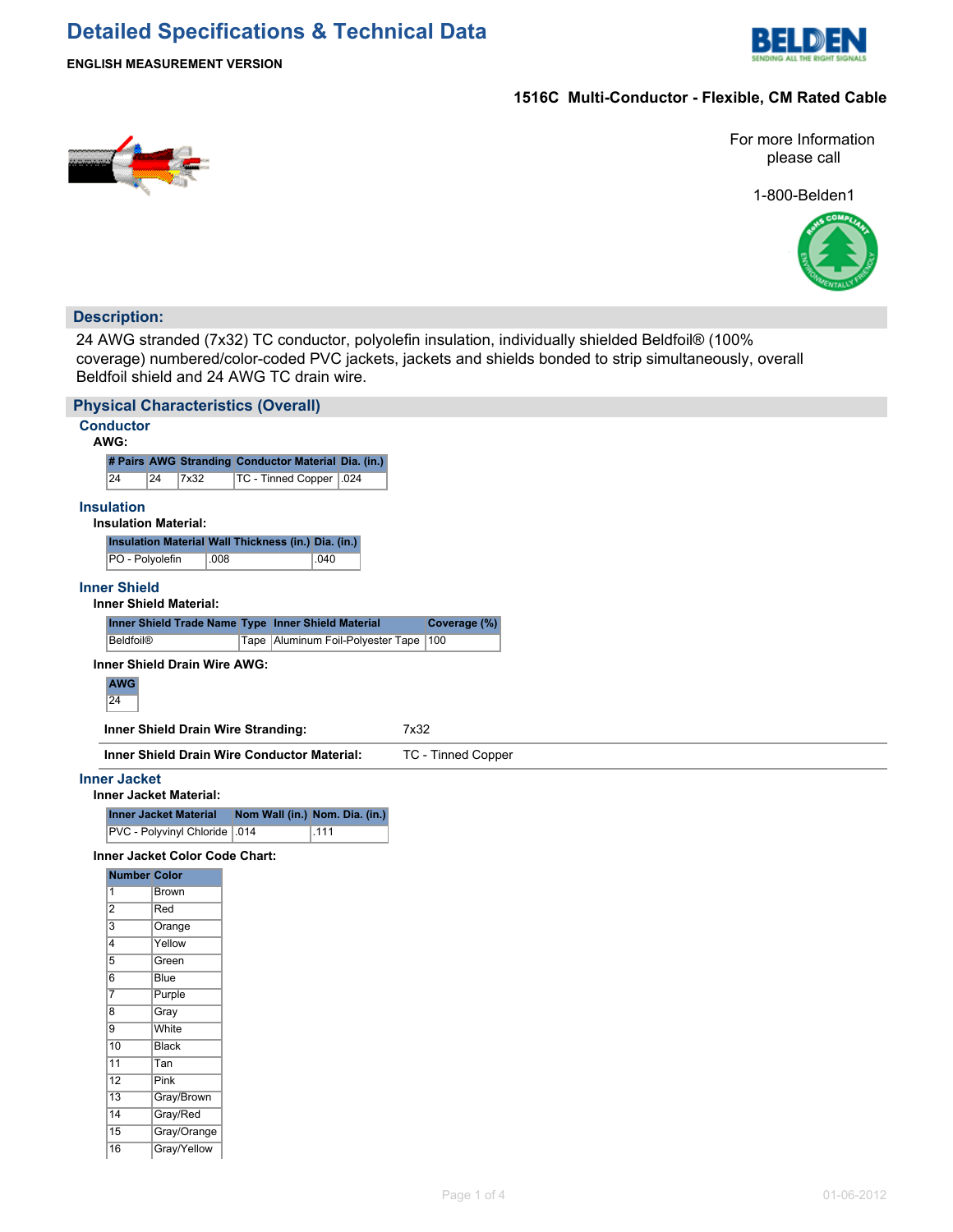

# **ENGLISH MEASUREMENT VERSION**

# **1516C Multi-Conductor - Flexible, CM Rated Cable**

|      | 17                                 | Gray/Green                             |                                                                                 |                                                                  |
|------|------------------------------------|----------------------------------------|---------------------------------------------------------------------------------|------------------------------------------------------------------|
|      | 18                                 | Gray/Blue                              |                                                                                 |                                                                  |
|      | 19                                 | Gray/Purple                            |                                                                                 |                                                                  |
|      | 20                                 | Gray/Gray                              |                                                                                 |                                                                  |
|      | 21                                 | Gray/White                             |                                                                                 |                                                                  |
|      | $\overline{22}$<br>$\overline{23}$ | Gray/Black                             |                                                                                 |                                                                  |
|      | 24                                 | Gray/Tan<br>Gray/Pink                  |                                                                                 |                                                                  |
|      |                                    |                                        |                                                                                 |                                                                  |
|      | <b>Outer Shield</b>                | <b>Outer Shield Material:</b>          |                                                                                 |                                                                  |
|      |                                    |                                        | Outer Shield Trade Name Type Outer Shield Material                              | Coverage (%)                                                     |
|      | <b>Beldfoil®</b>                   |                                        | Tape Aluminum Foil-Polyester Tape                                               | 100                                                              |
|      |                                    | <b>Outer Shield Drain Wire AWG:</b>    |                                                                                 |                                                                  |
|      | 18                                 | 7x26                                   | <b>AWG Stranding Drain Wire Conductor Material</b><br><b>TC - Tinned Copper</b> |                                                                  |
|      | <b>Outer Jacket</b>                |                                        |                                                                                 |                                                                  |
|      |                                    | <b>Outer Jacket Material:</b>          |                                                                                 |                                                                  |
|      |                                    | <b>Outer Jacket Material</b>           | Nom. Wall Thickness (in.)                                                       |                                                                  |
|      |                                    | PVC - Polyvinyl Chloride   .065        |                                                                                 |                                                                  |
|      |                                    | <b>Outer Jacket Ripcord:</b>           |                                                                                 | Yes                                                              |
|      |                                    |                                        |                                                                                 |                                                                  |
|      | <b>Overall Cable</b>               |                                        |                                                                                 |                                                                  |
|      |                                    | <b>Overall Nominal Diameter:</b>       |                                                                                 | 0.807 in.                                                        |
| Pair |                                    | <b>Pair Color Code Chart:</b>          |                                                                                 |                                                                  |
|      | <b>Color</b>                       |                                        |                                                                                 |                                                                  |
|      | Red and Black                      |                                        |                                                                                 |                                                                  |
|      |                                    | Pair Lay Length & Direction:           |                                                                                 |                                                                  |
|      |                                    | Lay Length (in.) Twists/ft. (twist/ft) |                                                                                 |                                                                  |
|      | 1.750                              | 6.850                                  |                                                                                 |                                                                  |
|      |                                    |                                        |                                                                                 |                                                                  |
|      |                                    |                                        | <b>Mechanical Characteristics (Overall)</b>                                     |                                                                  |
|      |                                    | <b>Operating Temperature Range:</b>    |                                                                                 | $-35^{\circ}$ C To +75 $^{\circ}$ C                              |
|      |                                    | <b>Bulk Cable Weight:</b>              |                                                                                 | 329 lbs/1000 ft.                                                 |
|      |                                    |                                        | Max. Recommended Pulling Tension:                                               | 418.400 lbs.                                                     |
|      |                                    |                                        | Min. Bend Radius (Install)/Minor Axis:                                          | 8 in.                                                            |
|      |                                    |                                        |                                                                                 | <b>Applicable Specifications and Agency Compliance (Overall)</b> |
|      |                                    |                                        | <b>Applicable Standards &amp; Environmental Programs</b>                        |                                                                  |
|      |                                    | NEC/(UL) Specification:                |                                                                                 | <b>CM</b>                                                        |
|      |                                    |                                        |                                                                                 |                                                                  |
|      |                                    | <b>CEC/C(UL) Specification:</b>        |                                                                                 | CM                                                               |
|      | EU CE Mark:                        |                                        |                                                                                 | Yes                                                              |
|      |                                    | EU Directive 2000/53/EC (ELV):         |                                                                                 | Yes                                                              |
|      |                                    | EU Directive 2002/95/EC (RoHS):        |                                                                                 | Yes                                                              |
|      |                                    |                                        | EU RoHS Compliance Date (mm/dd/yyyy):                                           | 01/01/2004                                                       |
|      |                                    | EU Directive 2002/96/EC (WEEE):        |                                                                                 | Yes                                                              |
|      |                                    | EU Directive 2003/11/EC (BFR):         |                                                                                 | Yes                                                              |
|      |                                    |                                        | CA Prop 65 (CJ for Wire & Cable):                                               | Yes                                                              |
|      |                                    | MII Order #39 (China RoHS):            |                                                                                 | Yes                                                              |
|      |                                    |                                        |                                                                                 |                                                                  |

**Plenum/Non-Plenum**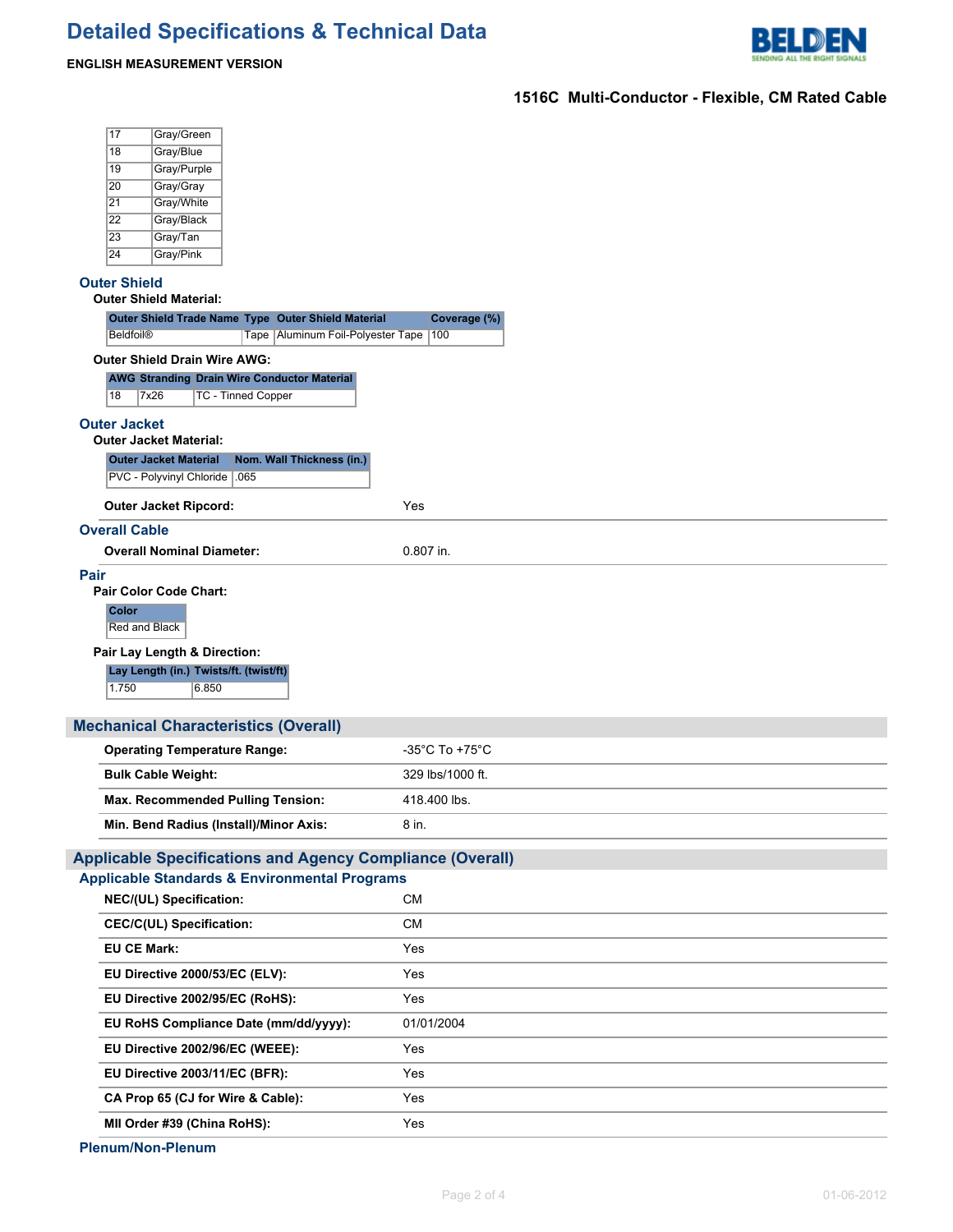# **Detailed Specifications & Technical Data**



**1516C Multi-Conductor - Flexible, CM Rated Cable**

#### **ENGLISH MEASUREMENT VERSION**

| Plenum (Y/N):                                    | No                                                                |  |  |  |  |  |  |  |  |
|--------------------------------------------------|-------------------------------------------------------------------|--|--|--|--|--|--|--|--|
|                                                  | <b>Electrical Characteristics (Overall)</b>                       |  |  |  |  |  |  |  |  |
| Nom. Characteristic Impedance:                   |                                                                   |  |  |  |  |  |  |  |  |
| Impedance (Ohm)<br>50                            |                                                                   |  |  |  |  |  |  |  |  |
| Nom. Inductance:                                 |                                                                   |  |  |  |  |  |  |  |  |
| Inductance (µH/ft)<br>.18                        |                                                                   |  |  |  |  |  |  |  |  |
| Nom. Capacitance Conductor to Conductor:         |                                                                   |  |  |  |  |  |  |  |  |
| Capacitance (pF/ft)<br>31                        |                                                                   |  |  |  |  |  |  |  |  |
|                                                  | Nom. Capacitance Cond. to Other Conductor & Shield:               |  |  |  |  |  |  |  |  |
| <b>Capacitance (pF/ft)</b><br>58                 |                                                                   |  |  |  |  |  |  |  |  |
| <b>Nominal Velocity of Propagation:</b>          |                                                                   |  |  |  |  |  |  |  |  |
| <b>VP</b> (%)<br>66                              |                                                                   |  |  |  |  |  |  |  |  |
| Nom. Conductor DC Resistance:                    |                                                                   |  |  |  |  |  |  |  |  |
| DCR @ 20°C (Ohm/1000 ft)<br>23.3                 |                                                                   |  |  |  |  |  |  |  |  |
| Deg. C:                                          | Ind. Pair Nominal Shield DC Resistance @ 20<br>15.900 Ohm/1000 ft |  |  |  |  |  |  |  |  |
| Max. Operating Voltage - UL:                     |                                                                   |  |  |  |  |  |  |  |  |
| <b>Voltage</b><br>300 V RMS                      |                                                                   |  |  |  |  |  |  |  |  |
| <b>Max. Recommended Current:</b>                 |                                                                   |  |  |  |  |  |  |  |  |
| <b>Current</b><br>1.05 Amps per conductor @ 25°C |                                                                   |  |  |  |  |  |  |  |  |
| <b>Related Documents:</b>                        |                                                                   |  |  |  |  |  |  |  |  |

No related documents are available for this product

#### **Put Ups and Colors:**

| Item $#$      | <b>Putup</b> | <b>Ship Weight</b> | Color        | <b>Notes</b> | <b>Item Desc</b>              |
|---------------|--------------|--------------------|--------------|--------------|-------------------------------|
| 1516C B591000 | 1.000 FT     | 371.000 LB         | BLACK, MATTE |              | 24 PR #24 PO FS PVC FS PVC    |
| 1516C B59500  | 500 FT       | 180.500 LB         | BLACK, MATTE |              | $124$ PR #24 PO FS PVC FS PVC |

**Notes:**

C = CRATE REEL PUT-UP.

Revision Number: 1 Revision Date: 04-18-2008

© 2012 Belden, Inc All Rights Reserved.

Although Belden makes every reasonable effort to ensure their accuracy at the time of this publication, information and specifications described herein are subject to error or omission and to change without notice, and the listing of such information and specifications does not ensure product availability.

Belden provides the information and specifications herein on an "AS IS" basis, with no representations or warranties, whether express, statutory or implied. In no event will Belden be liable for any damages (including consequential, indirect, incidental, special, punitive, or exemplary damages) whatsoever, even if Belden has been advised of the possibility of such damages, whether in an action under contract, negligence or any other theory, arising out of or in connection with the use, or inability to use, the information or specifications described herein.

All sales of Belden products are subject to Belden's standard terms and conditions of sale.

Belden believes this product to be in compliance with EU RoHS (Directive 2002/95/EC, 27-Jan-2003). Material manufactured prior to the compliance date may be in stock at Belden facilities and in our Distributor's inventory. The information provided in this Product Disclosure, and the identification of materials listed as reportable or restricted within the Product Disclosure, is correct to the best of Belden's knowledge, information, and belief at the date of its publication. The information provided in this Product Disclosure is designed only as a general guide for the safe handling, storage, and any other operation of the product itself or the one that it becomes a part of. This Product Disclosure is not to be considered a warranty or quality specification. Regulatory information is for guidance purposes only. Product users are responsible for